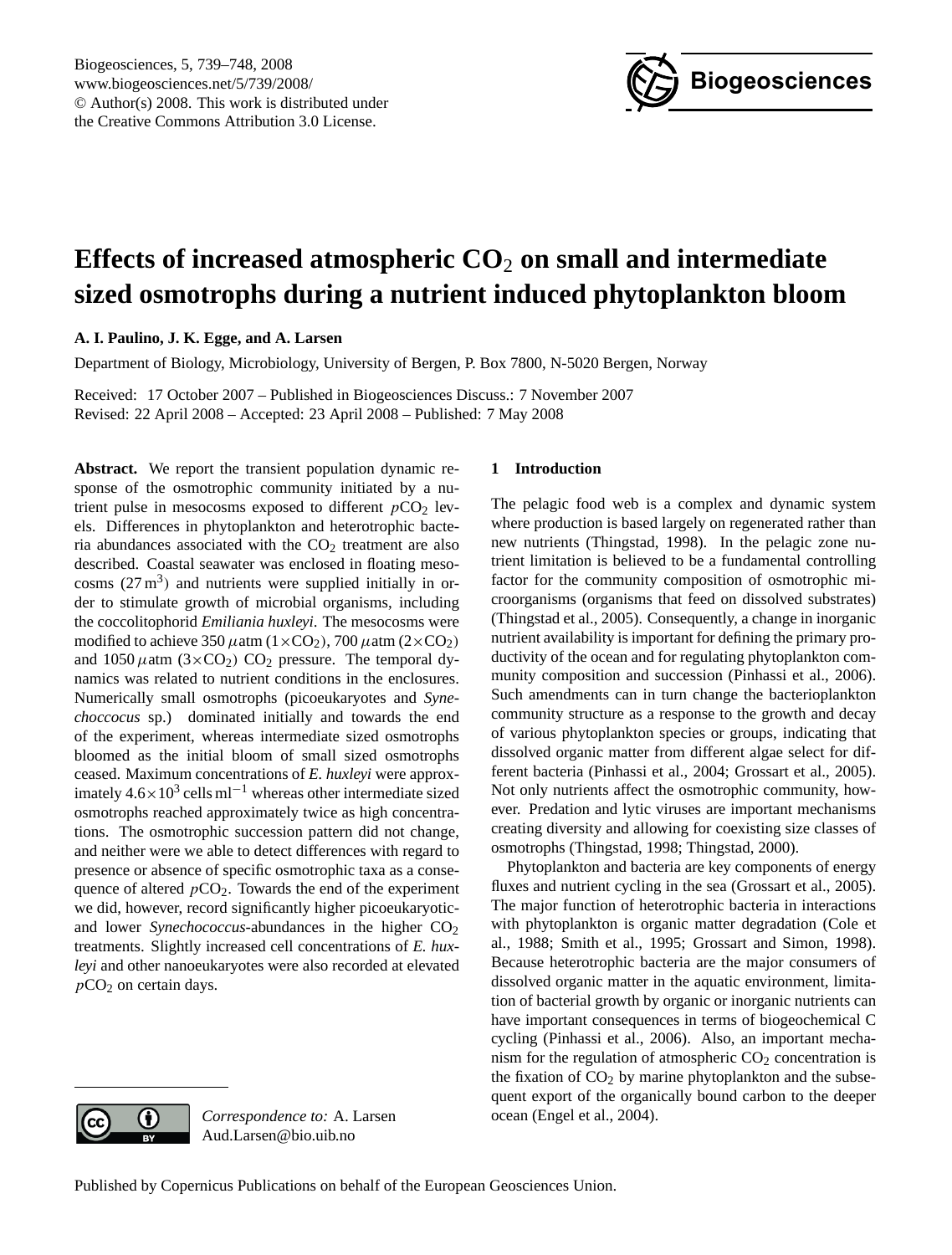The partial pressure of  $CO<sub>2</sub>$  in the atmosphere ( $pCO<sub>2</sub>$ ) has increased from a pre-industrial level of  $280 \mu$ g atm to the present level of  $370 \mu$ g atm. Further increased atmospheric  $CO<sub>2</sub>$  concentration will lead to a rise in the  $CO<sub>2</sub>$  concentration in the surface ocean and consequently a shift in its chemical equilibrium (Brewer et al., 1997). Some phytoplankton species (diatoms and the haptophyte *Phaeocystis globosa*) seem to get their CO<sub>2</sub> requirement fulfilled at the present day levels, whereas others (like the haptophyte *Emiliania huxleyi*) may benefit, in terms of increased primary production, from an increase in seawater  $pCO<sub>2</sub>$  (Riebesell, 2004). On the other hand, such increase may cause a decrease in biogenic calcification of organisms like *E. huxleyi*. The results from a mesocosm experiment in 2001 indicated that both average growth rates and calcification of *E. huxleyi* were sensitive to changes in  $pCO<sub>2</sub>$ , whereas other nanoautotrophs and picoautotrophs eukaryotes were not affected by altered  $CO<sub>2</sub>$ environments (Delille et al., 2005; Engel et al., 2005).

Seawater mesocosms allow studies of  $pCO<sub>2</sub>$  related impact on dynamics at a community level (Delille et al., 2005). Although not identical to the natural system they offer a good alternative that allow manipulation of complex ecosystems. We report results from the third mesocosms experiment carried out by the project Pelagic Ecosystem CO<sub>2</sub> Enrichment Studies (PeECE). The two first experiments had a maximum  $CO<sub>2</sub>$  concentration corresponding to the atmospheric level expected in 2100 (710  $\mu$ atm). We here go a step further with a maximum level of  $1050 \mu$ atm. The population dynamic in the osmotrophic community initiated by an initial nutrient pulse in mesocosms exposed to different  $pCO<sub>2</sub>$  levels as well as quantitative and qualitative variations in phytoplankton and heterotrophic bacteria were monitored by flow cytometry and are currently described.

#### **2 Material and methods**

#### 2.1 Experimental design and sampling

A mesocosm experiment was carried out at Marine Biological Station, University of Bergen, Norway between 11 May and 10 June 2005. Nine polyethylene enclosures  $(2 \text{ m diameter and } 9.5 \text{ m deep, volume } 27 \text{ m}^3)$  were mounted on floating frames, in a West-East line, and secured to a raft located in a small enclosed bay (Raunefjorden). The enclosures were filled on May 11 with  $27 \text{ m}^3$  unfiltered, nutrientpoor, post-bloom fjord water. The atmospheric and seawater  $pCO_2$  were manipulated to achieve levels of 1050  $\mu$ atm simulating 2150 conditions  $(3 \times CO_2$  mesocosms 1–3), to 700  $\mu$ atm in a year 2100 scenario (2×CO<sub>2</sub> mesocosms 4– 6) and to 350 g $\mu$ atm CO<sub>2</sub> as the present scenario (1×CO<sub>2</sub>) mesocosms 7–9). To initiate the development of a bloom of the coccolithophore *Emiliania huxleyi* (Haptophyta) nitrate and phosphate were added on day 0 (16 May) of the experiment, in a ratio of 25:1 yielding initial concentrations

of approximately 15  $\mu$ mol L<sup>-1</sup> NO<sub>3</sub> and 0.6  $\mu$ mol L<sup>-1</sup> PO<sub>4</sub> (Egge, 1993; Egge and Jacobsen, 1997).

Samples for flow cytometric investigations were collected every second day for the first 6 days of the experiment and thereafter every day until the end of the investigation. For a full description of the experimental setup and sampling procedures, see Schulz et al. (2007).

## 2.1 Flow cytometry (FCM)

All FCM analyses were performed with a FACSCalibur flow cytometer (Becton Dickinson) equipped with an air-cooled laser providing 15 mW at 488 nm and with standard filter set-up. The phytoplankton counts were obtained from fresh samples at high flow rate (average  $104 \,\mu\text{l min}^{-1}$ ). The trigger was set on red fluorescence and the samples were analysed for 300 s. Discrimination between populations was based on dot plots of side scatter signal (SSC) and pigment autofluorescence (chlorophyll and phycoerythrin). We followed the dynamics of five different autotrophic phytoplankton populations (*Synechococcus* sp., *Emiliania huxleyi*, two unknown nanoeukaryotic populations (differing in FL3 signal and hence in chlorophyll content) and picoeukaryotes (Fig. 1a and b).

Samples for enumeration of heterotrophic bacteria were fixed with glutaraldehyde at a final concentration of 0.1% for 30 min at 4◦C, frozen in liquid nitrogen and stored at –70◦C until further analysis (Marie et al., 1999). Enumeration was performed for 60 s at an event rate between 100 and 1000 s−<sup>1</sup> . Each sample was diluted at minimum two different dilutions from 10- to 200-fold in 0.2  $\mu$ m filtered seawater and stained with SYBR Green I (Molecular Probes Inc., Eugene, OR) for 10 min in the dark at room temperature (Marie et al., 1999). The flow cytometer instrumentation and the remaining methodology followed the recommendations of Marie et al. (1999). Detection and enumeration of bacteria was based on scatter plots of SSC signal versus green DNA dye (SYBR Green) fluorescence, and we followed the development of total bacteria (Fig. 1c).

All concentrations were calculated from measured instrument flow rate, based on volumetric measurements, and all data files analyzed using EcoFlow (version 1.0.5, available from the authors).

## 2.2 Statistical analyses

In order to identify statistical significant differences in cell numbers at specific days we used Student's t-tests, according to Sokal and Rohlf (2001). The confidence level for all the analysis was set at 95%.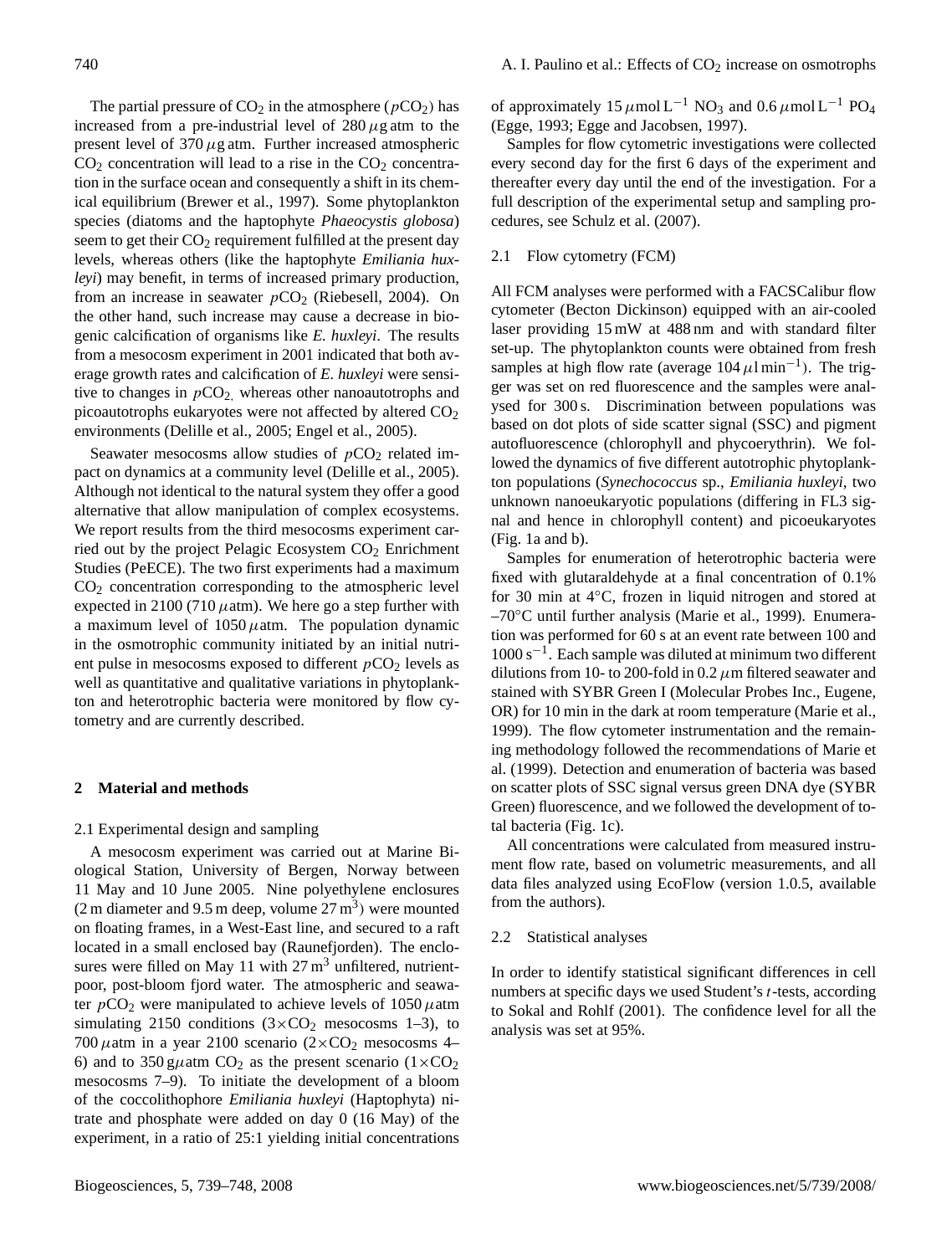

**Fig. 1.** Flow cytometric analysis of natural osmotrophic populations in the nine mesocosms during the third mesocosms experiment carried out by the project Pelagic Ecosystem CO<sub>2</sub> Enrichment Studies (PeECE III). Autrotrophs were analysed from unstained samples (A and B) and heterotrophic bacteria from SYBRGreen DNA stained samples (C). **(A)** *Synechococcu*s sp. and picoautotrophs were discriminated using a combination of red and orange fluorescence. **(B)** *Emiliania huxleyi*, nanoeukaryotes 1 and nanoeukaryotes 2 were discriminated using a combination of red fluorescence and side scatter signal. **(C)** Heterotrophic bacteria were discriminated on the basis of green fluorescence versus side scatter signal.



Fig. 2. Development of total chlorophyll-a in the mesocosms. Lines indicate average values for the three mesocosms in each treatment group  $(3 \times CO_2$  (mesocosms 1–3),  $2 \times CO_2$  (mesocosms 4–6),  $1\times$ CO<sub>2</sub> (mesocosms 7–9), and error bars denote  $\pm$ 1 standard deviation. (Redrawn from Schultz et al., 2008).

#### **3 Results**

## 3.1 Dynamics of osmotrophs

The nutrients added at day 0 caused an increase in algal biomass (chlorophyll-a concentration) from approximately  $2 \mu$ g chl-a l<sup>-1</sup> to maximum values between 16 and 20  $\mu$ g chl $a1^{-1}$  on day 9–10 (Fig. 2, Schultz et al., 2008). Towards the end of the experiment a second, and much smaller, peak  $(3-4 \mu g Chl-a l^{-1})$  was observed. The major part of the two chl-a peaks consisted of diatoms and dinoflagellates, respectively (large osmotrophs) (Schultz et al., 2008; Riebesell et al., 2007).

720 Fig. 2 Heterotrophic bacteria) and intermediate sized osmotrophs Cell numbers were 7 (Nanoeukaryotes 2) to 74 (*Synechococcus*) times higher during the blooms within the mesocosms than in the reference fjord water (Fig. 3), and a transient population dynamic response to the nutrient addition was evident within small (*Synechococcus*, Picoeukaryotes, (*Emiliania huxleyi*, Nanoeukaryotes 1 and 2, Fig. 3). Numerically the small osmotrophs dominated the phytoplankton community initially (Picoeukaryotes  $\approx$ 1.3×10<sup>5</sup> ml<sup>-1</sup> and *Synechococcus* ≈0.6×10<sup>5</sup>ml<sup>-1</sup>; Fig. 3a and b). Their abundance increased until day 2 after which they decreased during the bloom of the intermediate sized osmotrophs (Picoeukaryotes reduced to ≈0.1×10<sup>5</sup> ml−<sup>1</sup> and *Synechococcus* to ≈0.1×10<sup>5</sup> ml<sup>-1</sup>). Both populations peaked again in the middle (days 15–16, Picoeukaryotes  $\approx 0.7 \times 10^5$  ml<sup>-1</sup> and *Synechococcus*  $\approx$ 1.2×10<sup>5</sup>ml<sup>-1</sup>) and towards the end (days 23–25) of the experiment (Picoeukaryotes  $\approx 0.7 \times 10^5$  ml<sup>-1</sup> and *Synechococcus* ≈3.3×10<sup>5</sup> ml−<sup>1</sup> ). The picoeukaryotes dominated the autotrophic small osmotroph community during the first of the three peaks (day 2) with cell concentrations around  $1.8 \times 10^5$  cells ml<sup>-1</sup>, and an average picoeukaryote: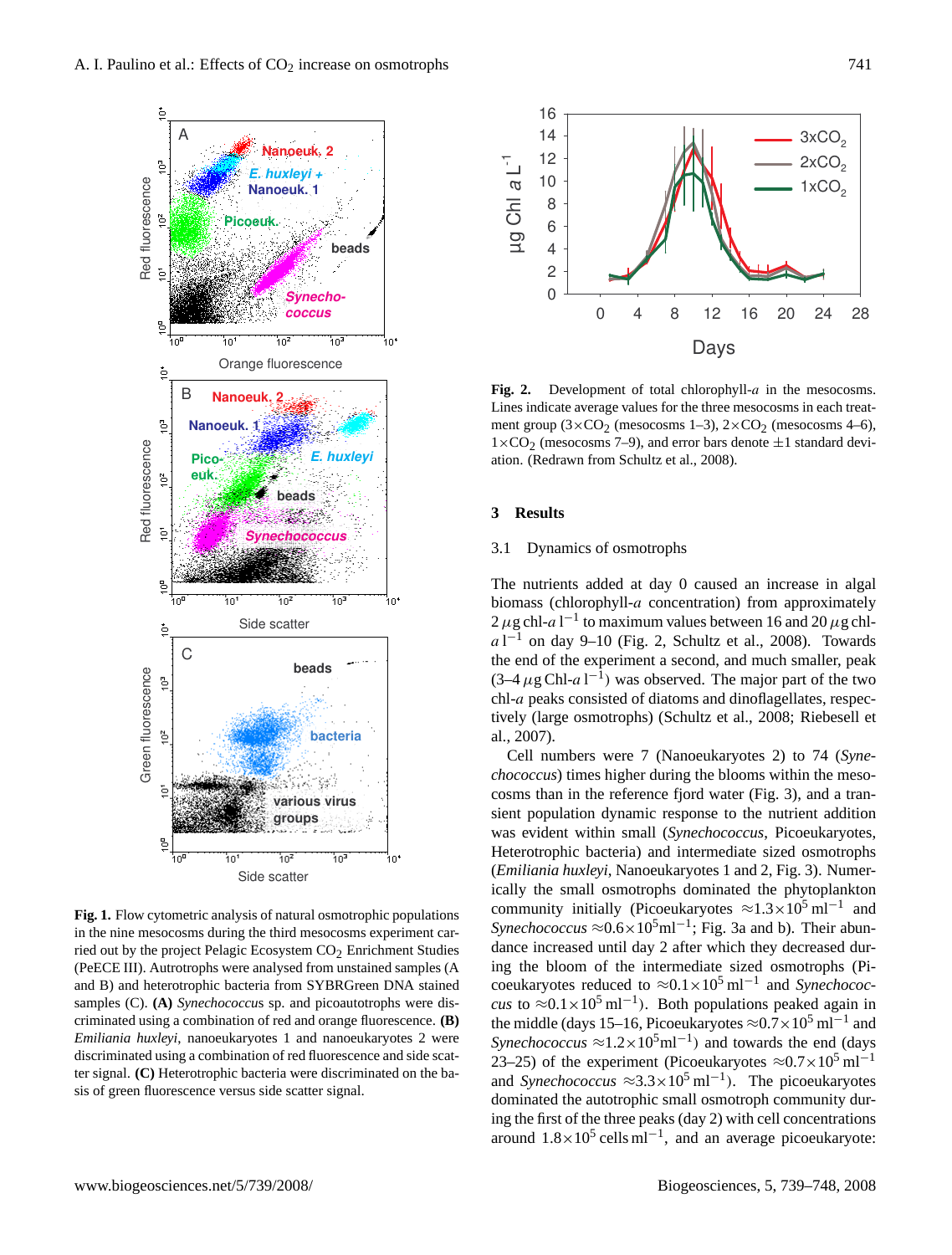

**Fig. 3.** Time series development of the six osmotrophic populations in the mesocosms as determined by flow cytometry. Lines indicate average values for the three mesocosms in each treatment group  $(3 \times CO_2$  (mesocosms 1–3),  $2 \times CO_2$  (mesocosms 4–6),  $1\times$ CO<sub>2</sub> (mesocosms 7-9). Error bars denote  $\pm 1$  standard deviation. Abundance in the reference fjord water adjacent to the mesocosms is denoted with a single line (black). **(A)** *Synechococcus*, **(B)** Picoeukaryotes, **(C)** *Emiliania huxleyi*, **(D)** Nanoeukaryotes 1, **(E)** Nanoeukaryotes 2, **(F)** Heterotrophic bacteria.

*Synechococcus* ratio of 2.5:1. The last peak (day 23–25) was dominated by *Synechococcus*, which was then found in concentrations of  $3.4 \times 10^5$  cells ml<sup>-1</sup>, with an average picoeukaryotes: *Synechococcus* ratio of 1:11 (at day 24).

The abundance of all three intermediate sized osmotrophs increased from the onset of the experiment with blooms culminating on day 6–7 (*E. huxleyi* ≈4.6×10<sup>3</sup> cells ml<sup>-1</sup>; nanoeukaryotes  $1 \approx 5.2 \times 10^3$  cells ml<sup>-1</sup>; nanoeukaryotes  $2 \approx 1.9 \times 10^3$  cells ml<sup>-1</sup>; Fig. 3c, d, e). Nanoeukaryotes 1 peaked twice after this with maximum cell concentrations around  $7 \times 10^3$  and  $8 \times 10^3$  cells ml<sup>-1</sup> at day 11 and 18, respectively.

Heterotrophic bacteria showed a dynamic similar to that of small autotrophic osmotrophs with high initial concentrations (ca.  $7.7 \times 10^6$  cells ml<sup>-1</sup>), a rapid decrease that was followed by a new peak ( $\approx$ 5.4 $\times$ 10<sup>6</sup> cells ml<sup>-1</sup>) culminating at day 15, and new maximum the last day of the experiment  $(\approx 4.6 \times 10^6 \text{ cells m}^{-1} \text{ day } 25, \text{Fig. 3f}).$ 

# 3.2  $CO<sub>2</sub>$  effects

Although statistically significant treatment effects in Chla concentrations were observed some days only (Fig. 2; Schultz et al., 2008) there was a tendency of higher concentrations at the two highest  $pCO_2$  concentrations (Fig. 2).

When comparing abundances of the six individual populations of small and intermediate sized osmotrophs (Fig. 3) we did not observe any effect of the  $CO<sub>2</sub>$  treatment from day 0 to day 7. As the bloom of *E. huxleyi* progressed (e.g. on day 9) somewhat higher cell concentrations were found in the  $3 \times CO_2 \approx 4.6 \times 10^3$  cells ml<sup>-1</sup>) compared to the  $1 \times (\approx 2.9 \times 10^3 \text{ cells m}^{-1})$  and  $2 \times CO_2$  mesocosms  $(\approx 3.9 \times 10^3 \text{ cells m}^{-1})$ ; Fig. 3c), but most days the differences were not statistically significant (Table 1). A similar trend of increasing abundances with increasing  $CO<sub>2</sub>$ level was detected in nanoeukaryotes 1 and nanoeukaryote 2 from day 8 onwards (Fig. 3d and e) but with statistically significant differences certain days only (Table 1). The most apparent differences between treatment groups were found in small autotrophic osmotroph abundances towards the end of the experiment (Fig. 3a and b). *Synechococcus* concentrations were higher in  $1\times$ CO<sub>2</sub>than in the other mesocosms from around day 19 onwards (Fig. 3a, Table 1) whereas the picoeukaryotes were found at highest numbers in the mesocosms at higher  $CO<sub>2</sub>$  concentrations (Fig. 3b, Table 1)

caused by other factors than the treatment itself. However, One of the  $3 \times CO_2$  (mesocosm 3) and one of the  $2 \times CO_2$ (mesocosm 6) had a salinity structure somewhat different from the rest (Schultz et al., 2008), and the largest variability between mesocosms were recorded within the  $3 \times CO_2$ treatment group. This indicates that some other factor than seawater  $pCO<sub>2</sub>$  may have influenced the development of osmotrophs in these two units. One could therefore argue that the observed differences within the microbial communities associated with different  $pCO<sub>2</sub>$  levels could have been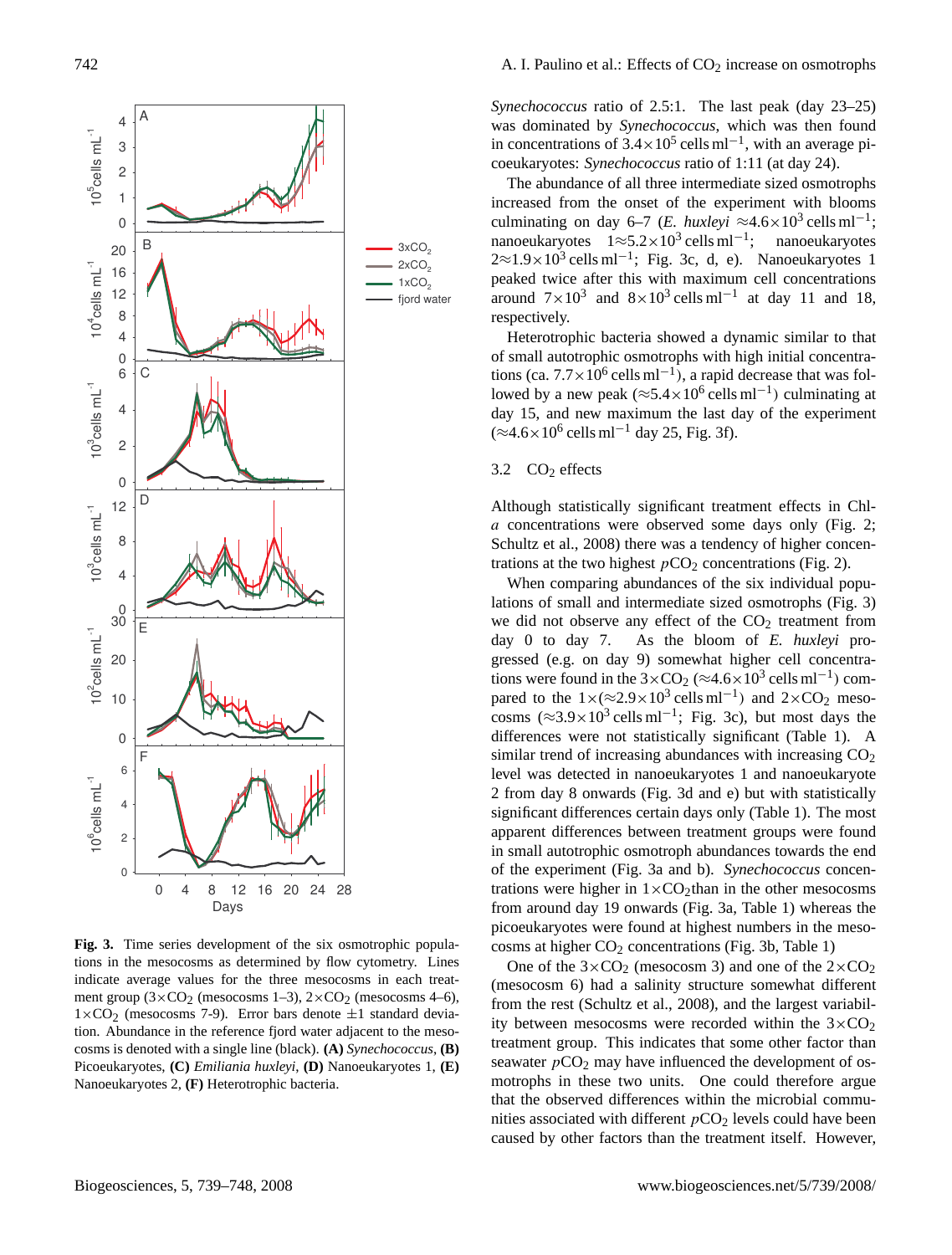| Population       | <b>Between</b>                                          |          | Between                             |          | <b>Between</b>                      |          |
|------------------|---------------------------------------------------------|----------|-------------------------------------|----------|-------------------------------------|----------|
|                  | $3\times$ CO <sub>2</sub> and $2\times$ CO <sub>2</sub> |          | $3 \times CO_2$ and $1 \times CO_2$ |          | $2 \times CO_2$ and $1 \times CO_2$ |          |
|                  | One tail                                                | Two tail | One tail                            | Two tail | One tail                            | Two tail |
| E. huxleyi       |                                                         |          |                                     |          | 11                                  |          |
| Nanoeukaryotes 1 | 10                                                      |          | 8, 9, 10, 16                        | 8        | 8                                   | 8        |
| Nanoeukaryotes 2 | 14, 15                                                  | 14, 15   | 9, 14, 15                           | 14, 15   | 16, 19                              | 16, 19   |
| Synechococcus    |                                                         |          | 19, 21                              |          | 21-25                               | 24       |
| Picoeukaryotes   | $23 - 25$                                               | 25       | $21 - 25$                           | 24, 25   | $19 - 21$                           | 19       |
|                  |                                                         |          |                                     |          | 24, 25                              |          |
| Heterotrophic    |                                                         |          |                                     |          |                                     |          |
| bacteria         |                                                         |          |                                     |          |                                     |          |

**Table 1.** List of days at which osmotrophic cell concentrations were significantly different between treatment groups ( $p < 0.05$ ). One- and two tailed T-test were applied.

a closer inspection of each of the time series subjected to a given treatment (see supplementary information) reveals that for all osmotrophic populations the data obtained from mesocosm #3 draws the average values for treatment  $3 \times CO<sub>2</sub>$ closer to the average values of the other two treatments rather than the opposite. The average value displayed in Fig. 3 is thus more likely an underestimation than an overestimation of possible  $CO<sub>2</sub>$  treatment effects. Moreover, lack of significant differences (Table 1) when statistically tested, in spite of a relatively large difference between averages (Fig. 3), may in several instances be due to the large variance caused by mesocosms #3 and #6.

The heterotrophic bacteria were not affected much by changes in  $CO<sub>2</sub>$  concentrations but a minute tendency (not statistically significant) of higher bacteria numbers in  $3 \times CO_2$  compared to the  $1 \times$  and  $2 \times CO_2$  mesocosms was found the last few days of the experiment (Fig. 3f).

## **4 Discussion**

#### 4.1 Dynamics of osmotrophic populations

Based on the inorganic nutrient environment, phosphate availability, and the dominating phytoplankton succeeding the initial nutrient manipulation, Tanaka et al. (2008) divided the experimental period into five different, and partly overlapping, phases. Phase 1 (days 0–6) was characterized by no nutrient depletion and during phase 2 (days 7–11) the silicate (Si) got exhausted (phosphate (P) and nitrate (N) still being replete). In phase 3 (days 10–16) Si and P depletion took place (N still replete) and by the end of phase 4 (days 13–20) Si, P and N were all depleted. In phase 5 (days 21–24) Si, P and N were still depleted but the situation was characterized by some re-suspension of N and by an increase in P turnover time.

The Chl-a data exposed only one major (and one minor) peak during the course of the above described phases (in phase 2 and phase 5 respectively), and pigment analyses re-

vealed that diatoms accounted for most of the chlorophyll during the main bloom (Riebesell et al., 2007; Schultz et al., 2008). The flow cytometry results presented here revealed a much more varied dynamic among the various osmotrophic populations: The initial nutrient pulse resulted in a community shift from small sized (=picoplankton: heterotrophic bacteria, *Synechococcus* and picoeukaryotes) to intermediate (*Emiliania huxleyi* and other eukaryotic nanoflagellates) in addition to the big sized (diatoms) osmotrophs. On a competition to defence specialist axis (Thingstad et al., 2005) intermediate/big osmotrophs represent defence specialists characterized by features (e.g. size, silicate scale) making them less vulnerable for grazing (Thingstad, 1998; Hamm, 2000; Hamm et al., 2003) and/or infection (Raven and Waite, 2004), whereas the small osmotrophs are thought to outcompete bigger ones when nutrients are low (Kuenen et al., 1977; Smith and Kalff, 1982; Bratbak and Thingstad, 1985; Thingstad et al., 2005). The observed shift thus represents a change from competition specialists, which dominated the mesocosm water before nutrient addition, to defence specialists taking advantage of the nutrient replete conditions brought about by the initial nutrient pulse.

A more careful examination is needed to explain how similar sized populations within each of the osmotrophic groups (small and intermediate/big) can co-exist. By inspecting the defence group (intermediate and big osmotrophs) it appears that when silicate got exhausted (phase 2) and thus limiting for further diatom growth, this gave room for the nanoeukaryotes (including *E. huxleyi*). *Emiliania huxleyi* has a high P-affinity (Riegmann et al., 2000) and ability to produce enzymes for utilization of phosphorus from organic substrates (Kuenzler and Perras, 1965). It could therefore potentially have a competitive advantage to other nanoeukaryotes as phosphate became depleted in phase 3. The coccolithophorid experienced a viral attack, however (Larsen et al., 2007) giving room for Nanoeukaryotes 1 and 2, which retained with oscillations until phase 5. Our analyses did not allow for species designation of Nanoeukaryotes 1 and 2, but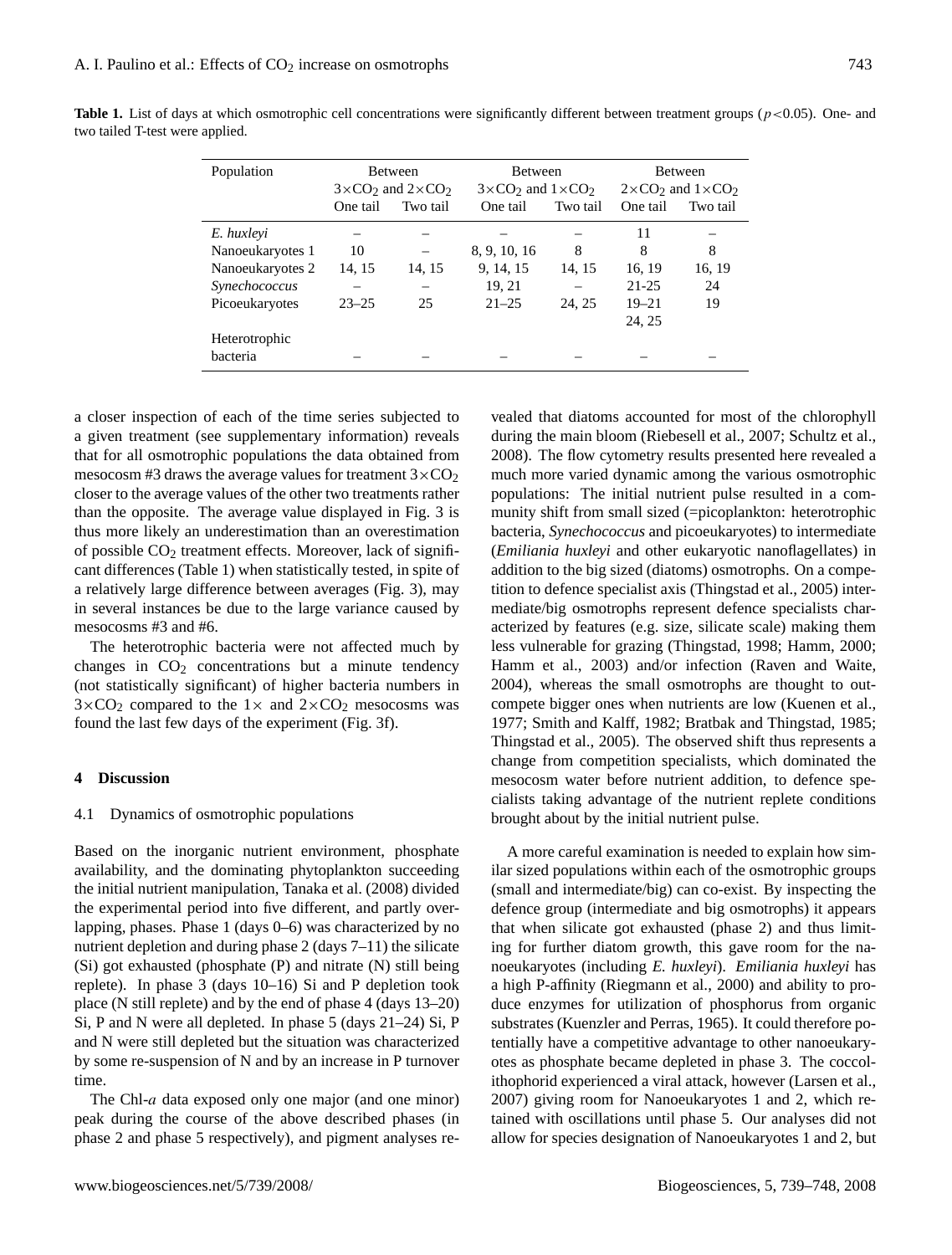

Error bars denote  $\pm 1$  standard deviation. **(A)** *Synechococcus*, **(B) Fig. 4.** Total cell number of the six osmotrophic populations during the entire experiment. Each bar denotes average total cell number for the three mesocosms of the treatment group  $(3 \times CO_2$  (mesocosms 1–3),  $2 \times CO_2$  (mesocosms 4–6),  $1 \times CO_2$  (mesocosms 7–9). Picoeukaryotes, **(C)** *Emiliania huxleyi*, **(D)** Nanoeukaryotes 1, **(E)** Nanoeukaryotes 2, **(F)** Heterotrophic bacteria.

several *Chrysochromulina* (Prymnesiophyceae) and *Pyramimonas* (Prasinophycea) species are common nanoeukaryotes in our coastal waters (Throndsen et al., 2003), and species within these genera have proven susceptible to virus within the Phycodnaviridae familiy (Suttle and Chan, 1995; Sandaa et al., 2001). Studies of the viral community showed that CeV and two other viruses, closely related to viruses within the Phycodnavirideae, were present (Larsen et al., 2007). It may therefore well be that the different peaks represent different species with one species taking over when others are infected and killed. The observed oscillating development within the intermediate osmotrophs thus demonstrate how the "killing the winner mechanism" also apply for algae and algal viruses (Thingstad and Lignell, 1997; Thingstad, 2000).

We observed a simultaneous decrease of all small osmotrophs (heterophic bacteria, *Synechococcus* and picoeukaryotes) in phase 1 and 4 (and towards the end of phase 5). Such within-community similarities suggest a common size-selective predator (heterotrophic flagellates) as the major loss mechanism for the competition group (Fenchel, 1980; Fenchel, 1987; Thingstad et al., 2005). The coexistence within the group needs further explanations though and two theoretical ones come to mind: 1) growth rate limitation of heterotrophic bacteria by bioavailable organic carbon (Thingstad et al., 2007) and 2) differences in the ability to use organic nitrogen sources. Tanaka et al. (2008) concludes that bacterial growth was not limited by the availability of labile DOC whereas mineral nutrients were depleted from phase 4. The latter explanation thus seem more plausible and can explain why the picoeukaryotes dominated the small sized autotrophic community in the beginning of the experiment (phase 1) whereas *Synechococcus* took on the lead role in phase 5. The bacterio-, cyanophages and algal virus dynamic demonstrated in Larsen et al. (2007) suggests that viruses played an essential role for the dynamics within each of the three populations of small osmotrophs (Thingstad, 2000).

It has already been mentioned that the initial nutrient addition was followed by a noticeable decrease in abundance of competition specialists (small sized osmotrophs: heterophic bacteria, *Synechococcus* and picoeukaryotes). However, when comparing the concentration of these three populations with the corresponding populations in the reference seawater it is evident that some mechanism prior to nutrient addition caused them to increase substantially. One possible explanation is that filling the mecosoms and/or bubbling the water to achieve the desired  $CO<sub>2</sub>$  levels killed off possible predators and/or released DOM, which they could have benefited from if they were nutrient limited in the fjord water prior to the experiment. The plankton community contains species that are fragile and therefore may be sensitive to the filling/bubbling procedure, but as neither DOM nor predator abundances were measured before and after onset of filling/bubbling the mesocosms, we can only speculate that these were the mechanisms leading to the high initial concentration of small osmotrophs.

#### 4.2  $CO<sub>2</sub>$  effects on the osmotrophic community

abundances between the three treatment groups  $(1 \times CO<sub>2</sub>)$ , The current study did not reveal omotrophic successional shifts that can be traced back to altered  $CO<sub>2</sub>$  concentrations. Nor were we able to detect introduction or removal of specific osmotrophic taxa as a result of the  $CO<sub>2</sub>$  manipulation. We did, however, observe some differences in population  $2\times$ CO<sub>2</sub> and  $3\times$ CO<sub>2</sub>). Our results may thus possibly support previous observations indicating that increased seawater  $pCO<sub>2</sub>$  can affect relative abundances within the phytoplankton community (Tortell et al., 2002; Grossart et al., 2006; Engel et al., 2008). The differences were most obvious in phase 4 and 5, with elevated picoeukaryote- and reduced *Synechococcus* concentrations at the highest  $CO<sub>2</sub>$ level. Similar differences between treatment groups were not as evident for the remaining osmotrophs, but a trend of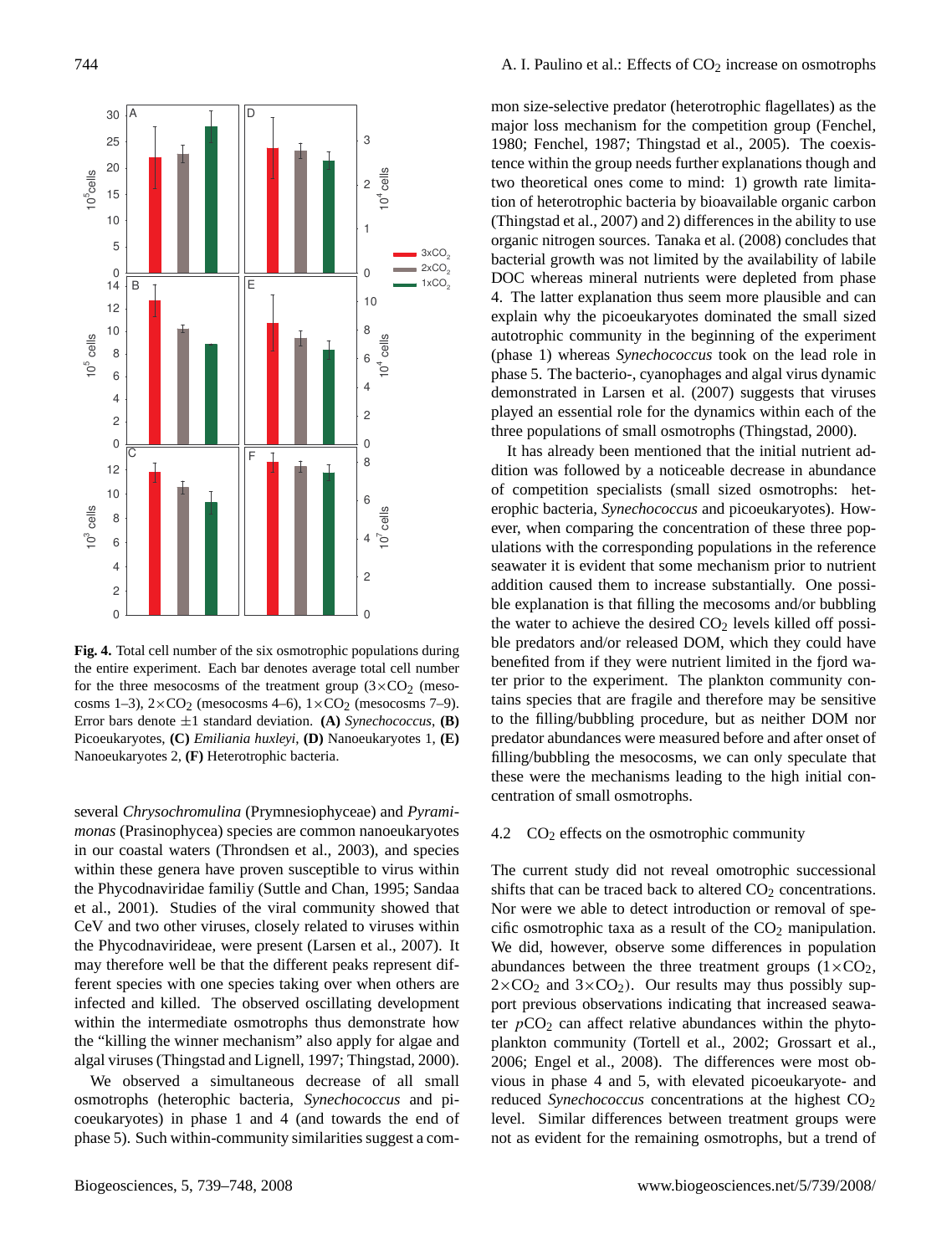higher cell numbers with increasing  $CO<sub>2</sub>$  for all populations except *Synechococcus* emerged when calculating total numbers for the entire experimental period for the autotrophic osmotrophs (Fig. 4). Higher abundances of primary producers at the highest  $CO<sub>2</sub>$  level as the experiment progressed is in agreement with a somewhat higher total primary production (Egge et al., 2007), and less available phosphate, expressed by increased alkaline phosphate activity (Tanaka et al., 2008), in the second half of the experiment.

It has previously been documented that some phytoplankton species (*E. huxleyi*, *G. oceanica*) increase photosynthetic carbon fixation rates with increasing in  $CO<sub>2</sub>$  concentrations (Riebesell et al., 2000; Rost et al., 2003) whereas others do not (*P. pouchetii*, several diatom species; Burkhardt et al., 1999; 2001; Rost et al., 2003). Riebesell (2004) conclude from this that the current increase in seawater  $pCO<sub>2</sub>$ will promote growth of calcifying primary producers. Our results do not necessarily support this conclusion as all intermediate autotrophic osmotrophs (including the non calcifyers) seemed to experience a similar, and small, increase in abundance as  $CO<sub>2</sub>$  increased. One aspect that could interfere with our interpretation of possible  $CO<sub>2</sub>$  effect on the osmotrophs is the phytoplankton-virus interactions which influence the marine microbial systems profoundly (reviewed by Brussaard, 2004). Larsen et al. (2007) showed that one virus which infect *E. huxelyi*, and one assumingly infecting some other nanoeukaryote, occurred in higher numbers in mesocosms with the lowest  $CO<sub>2</sub>$  level. This is obviously an additional reason for lower *E. huxleyi*- and nanoeukaryotes 1 and 2 concentrations in these very same enclosures.

The only osmotrophic population with higher biomasses (this study) and production (Egge et al., 2007) in the lower CO<sup>2</sup> treatments was *Synechococcus*. Engel et al. (2005) report that average abundances of *Synechococcus* in a similar mesocosm experiment in 2001 were not affected by the  $CO<sub>2</sub>$  concentrations, but a closer inspection of the dynamics of osmotrophs (presented by Rochelle-Newall, 2004, Fig. 2) reveal that also in that case densest *Synechococcus* populations occurred within the enclosures exposed to the lowest CO<sup>2</sup> concentration. In both experiments higher *Synechococ-* $\cos$  abundances at lower  $CO<sub>2</sub>$  levels were visible only towards the end when inorganic N and P were depleted and osmotrophic production dependent on remineralised nutrients. When not combined with a simultaneous increase in temperature, Fu et al. (2007) unveiled only a modest (and not significant) increase in growth rates of *Synechococcus* when increasing  $CO<sub>2</sub>$ . Although  $CO<sub>2</sub>$  did not exceed 750 ppm in their experiment, this may indicate that at the present day temperatures and CO<sub>2</sub> level *Synechococcus* has CO<sub>2</sub> requirement fulfilled. Moreover, direct competition experiments have demonstrated that low  $CO<sub>2</sub>$  concentrations favour the growth of cyanobacteria over other phytoplankton species in freshwater systems (Shapiro, 1973), and freshwater *Synechococcus* has proved to compete well for dissolved inorganic carbon (Williams and Turpin, 1987). Cyanobacteria

in general (Badger and Price, 2003), and more specifically marine *Synechococcus* (Hassidim et al., 1997), have demonstrated effective photosynthetic  $CO<sub>2</sub>$  concentrating mechanisms (CCMs). The observed *Synechococcus* dominance in phase 5 could thus be a combined effect of its superiority over picoeukaryotes in competition for dissolved organic nitrogen (as discussed above) and for dissolved inorganic carbon (DIC). In order for the latter to be the case, however, DIC must have limited picoeukaryotic growth. The fact that picoeukaryotic abundance increased considerably when CO<sub>2</sub> concentration was raised to  $1050 \mu$ atm (Fig. 3) indicates that this could have been true. Prasinophytes (the marine counterpart to green algae, frequently represented by *Micromonas pusilla*) are often dominating the picoeukaryotic communities in coastal and nutrient rich environments (Not et al., 2005). Our results may thus illustrate that comparable to fresh water green algae (Shapiro, 1973), this group increases at the expense of cyanobacteria when  $CO_2$  increases.  $2 \times CO_2$ equals the highest  $CO<sub>2</sub>$  level tested in 2001, and in neither experiment this  $CO<sub>2</sub>$  concentration resulted in elevated picoeukaryotic abundances (Fig. 3 this study, and Fig. 2 in Rochelle-Newall, 2004).

Grossart et al. (2006) were not able to detect significant changes in heterotrophic bacterial abundance as a result of a variable CO<sup>2</sup> environment and link the indirect effect of changes in  $pCO<sub>2</sub>$  on bacterial activities to phytoplankton dynamics. In the current experiment the effect, if any, was a slight tendency of higher concentration in  $3 \times CO_2$  mesocosms than in  $1 \times$  and  $2 \times CO_2$ , and only detectable towards the end of the experiment. This might have been a secondary effect of more nanoeukaryotic cells being terminated, releasing higher amounts of DOM in phase 4, in these enclosures.

#### 4.3 Concluding remarks

The osmotrophic community within our mesocosms may have experienced three perturbing events: A potentially effect of the filling and/or bubbling procedures,  $CO<sub>2</sub>$  manipulations, and nutrient addition. By contributing significantly to the early success of the small sized osmotrophs, the bubbling/filling did perhaps influence the onset of the observed community composition shifts. However, the bloom of defence specialists/intermediate sized phytoplankton foreseen as a consequence of elevated nutrient concentrations (Thingstad et al., 2005) was apparently not disturbed by this. A series of community composition shifts succeeded the initial nutrient amendment and as such this seemed, not surprisingly to be the single one parameter affecting the microbial community most profoundly. Effects of the  $CO<sub>2</sub>$ manipulations were not quite as obvious. This may be because short time experiments like the current do not provide sufficient time to create differences detectable as successional shifts and introduction or removal of certain taxonomic units. Nevertheless, our results seem to substantiate previous works suggesting that  $CO<sub>2</sub>$  variations influence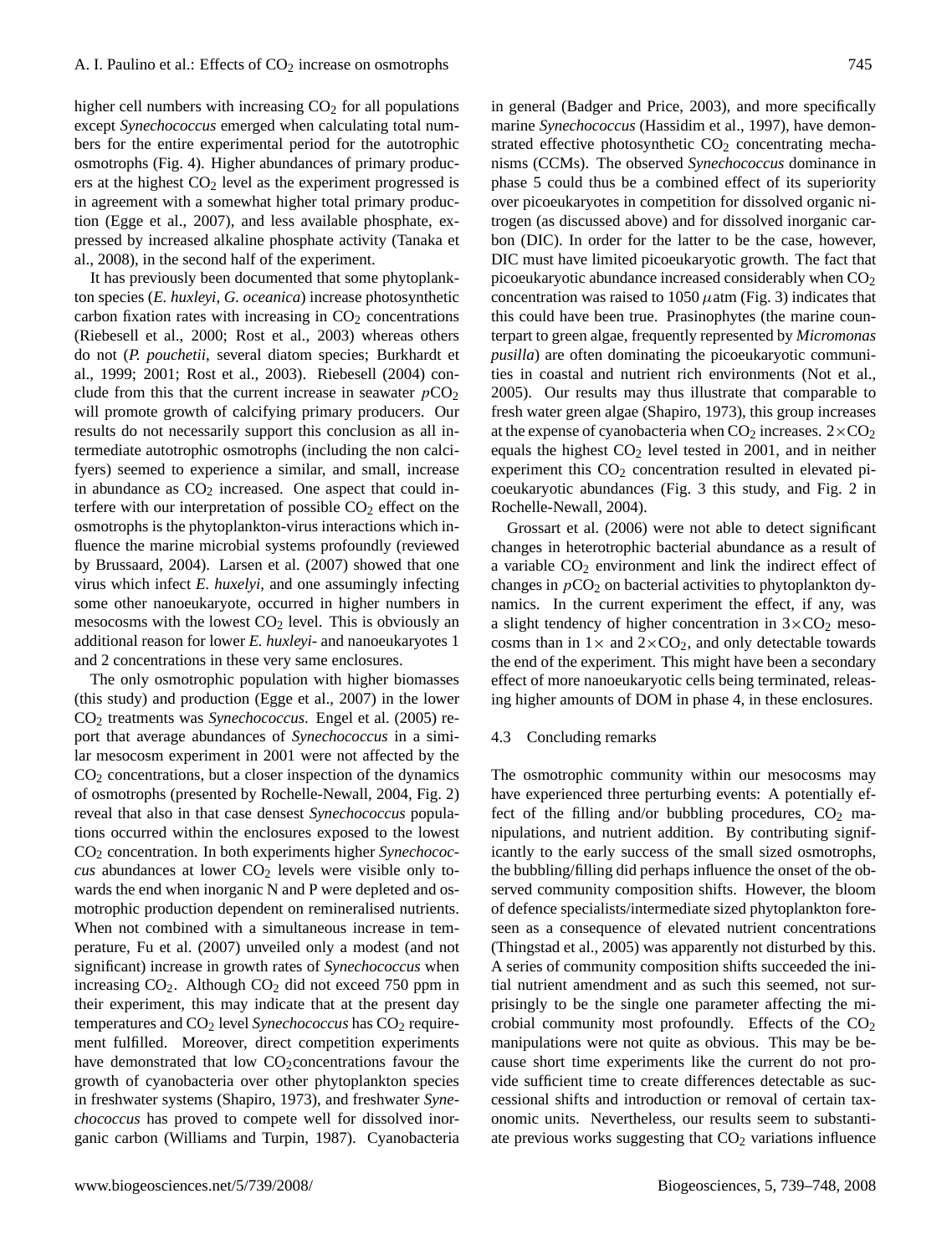isotope fractionation in marine phytoplankton, Geochim. Cosmochim. Ac., 63, 3729–3741, 1999.

- Burkhardt, S., Amoroso, G., Riebesell, U., and Sultemeyer, D.:  $CO<sub>2</sub>$  and  $HCO<sub>3</sub>$  - uptake in marine diatoms acclimated to different CO<sub>2</sub> concentrations, Limnol. Oceanogr., 46, 1378-1391, 2001.
- Cole, J. J., Findlay, S., and Pace, M. L.: Bacterial production in fresh and saltwater ecosystems: a cross-system overview, Mar. Ecol.- Prog. Ser., 43, 1–10, 1988.
- Delille, B., Harlay, J., Zondervan, I., Jacquet, S., Chou, L., Wollast, R., Bellerby, R. G. J., Frankignoulle, M., Borges, A. V., Riebesell, U., and Gattuso, J. P.: Response of primary production and calcification to changes of  $pCO<sub>2</sub>$  during experimental blooms of the coccolithophorid Emiliania huxleyi, Global Biogeochem. Cy., 19, GB2023, doi:10.1029/2004GB002318,2005.
- Egge, J. K.: Nutrient control of phytoplankton growth: Effects of macronutrient composition (N, P, Si) on species succession, Dr.s. thesis, University of Bergen, Norway. 40pp., 1993.
- Egge, J. K., and Jacobsen, A.: Influence of silicate on particulate carbon production in phytoplankton, Mar. Ecol.-Prog. Ser., 147, 219–230, 1997.
- Egge, J. K., Thingstad T. F., Engel, A., and Riebesell, U.: Primary production during nutrient-induced blooms at elevated  $CO<sub>2</sub>$  concentrations, Biogeosciences Discuss., 4, 3913–3936, 2007, [http://www.biogeosciences-discuss.net/4/3913/2007/.](http://www.biogeosciences-discuss.net/4/3913/2007/)
- Engel, A., Delille, B., Jacquet, S., Riebesell, U., Rochelle-Newall, E., Terbruggen, A., and Zondervan, I.: Transparent exopolymer particles and dissolved organic carbon production by Emiliania huxleyi exposed to different  $CO<sub>2</sub>$  concentrations: A mesocosm experiment, Aquat. Microb. Ecol., 34, 93–104, 2004.
- Engel, A., Zondervan, I., Aerts, K., Beaufort, L., Benthien, A., Chou, L., Delille, B., Gattuso, J. P., Harlay, J., Heemann, C., Hoffmann, L., Jacquet, S., Nejstgaard, J., Pizay, M. D., Rochelle-Newall, E., Schneider, U., Terbrueggen, A., and Riebesell, U.: Testing the direct effect of  $CO<sub>2</sub>$  concentration on a bloom of the coccolithophorid Emiliania huxleyi in mesocosm experiments, Limnol. Oceanogr., 50, 493–507, 2005.
- Engel, A., Schulz, K. G., Riebesell, U., Bellerby, R., Delille, B., Schartau, M.: Effects of  $CO<sub>2</sub>$  on particle size distribution and phytoplankton abundance during a mesocosm bloom experiment (PeECE II), Biogeosciences, 5, 509–521, 2008, [http://www.biogeosciences.net/5/509/2008/.](http://www.biogeosciences.net/5/509/2008/)
- Fenchel, T.: Relation between particle size selection and clearance in suspension-feeding ciliates, Limnol. Oceanogr., 25, 733–738, 1980.
- Fenchel, T.: Ecology Potentials and Limitations, Excellence in Ecology Series, Vol. 1. Ecology Institute, 43–54, 1987.
- Fu, F. X., Warner, M. E., Zhang, Y. H., Feng, Y. Y., and Hutchins, D. A.: Effects of increased temperature and co2 on photosynthesis, growth, and elemental ratios in marine Synechococcus and Prochlorococcus (Cyanobacteria), J. Phycol., 43, 485–496, 2007.
- Giordano, M., Beardall, J., and Raven, J. A.:  $CO<sub>2</sub>$  concentrating mechanisms in algae: Mechanisms, environmental modulations, and evolution, Annu. Rev. Plant. Biol., 56, 99–131, 2005.
- Grossart, H.P., and Simon, M.: Bacterial colonization and microbial decomposition of limnetic aggregates (lake snow), Aquat. Microb. Ecol., 15, 127–140, 1998.
- Grossart, H. P., Levold, F., Allgaier, M., Simon, M., and Brinkhoff, T.: Marine diatom species harbour distinct bacterial communi-

the relative taxonomic composition of marine phytoplankton (Tortell et al., 2002; Grossart et al., 2006; Engel et al., 2008). Differences in population abundances between treatment groups were most noticeable towards the end of the experiment when nutrients were limiting (Tanaka et al., 2008), net production zero or below (i.e. based on regenerated nutrients; Egge et al., 2007), and small and intermediate sized osmotrophs had increased their importance relatively to the diatoms (this study; Riebesell et al.,2007; Schultz et al., 2008). A number of CCM variants, differing in manner of operation and efficiency, are found among different phytoplankton, and nutrient availability is also known to play a significant role in modulating CCMs (reviewed by Giordano et al., 2005). From our results alone it is therefore difficult to judge whether increase in atmospheric  $CO<sub>2</sub>$  might have a greater effect when production is based on regenerated nutrients, or whether our observations possibly reflect that small and intermediate sized osmotrophs are not equipped with carbon concentration mechanisms as efficient as the diatoms and therefore benefit more from increased  $CO<sub>2</sub>$  levels (John et al., 2007). An observed a shift from diatoms to nanophytoplankton when Hare et al., 2007 incubated phytoplankton communities at elevated  $pCO<sub>2</sub>$  support the latter explanation. In any case, our experiment do indicate, as previously suggested (Tortell, 2000), that the competitive balances between microbial taxa may be altered when seawater  $pCO<sub>2</sub>$  changes. Proven synergetic effects (Fu et al., 2007; Hare et al., 2007) implies greater alterations when/if increased  $pCO_2$  is accom-

panied (as predicted) by elevated seawater temperatures.

*Acknowledgements.* The staff at the Marine Biological Station, University of Bergen, in particular Tomas Sørlie and Agnes Aadnesen, and the Bergen Marine Research infrastructure (RI) are gratefully ackowledged for support in mesocosm logistics. The research was partly funded by the project "Biodiversity patterns: Blooms versus stable coexistence in the lower part of the marine pelagic food web" (Research Council of Norway, 158936/I10).

Edited by: J.-P. Gattuso

# **References**

- Badger, M. R. and Price, G. D.:  $CO<sub>2</sub>$  concentrating mechanisms in cyanobacteria: molecular components, their diversity and evolution, J. Exp. Bot., 54, 609–622, 2003.
- Bratbak, G. and Thingstad, T. F.: Phytoplankton-bacteria interactions: an apparent paradox? Analysis of a model system with both competition and commensalism, Mar. Ecol.- Prog. Ser., 25, 23–30, 1985.
- Brewer, P. G., Goyet, C., and Friederich, G.: Direct observation of the oceanic CO<sub>2</sub> increase revisited. P. Natl. Acad. Sci. USA, 94, 8308–8313, 1997.
- Brussaard, C. P. D.: Viral Control of Phytoplankton Populations a Review, J. Eukaryot. Microbiol., 51, 125–138, 2004.
- Burkhardt, S., Riebesell, U., and Zondervan, I.: Effects of growth rate, CO2 concentration, and cell size on the stable carbon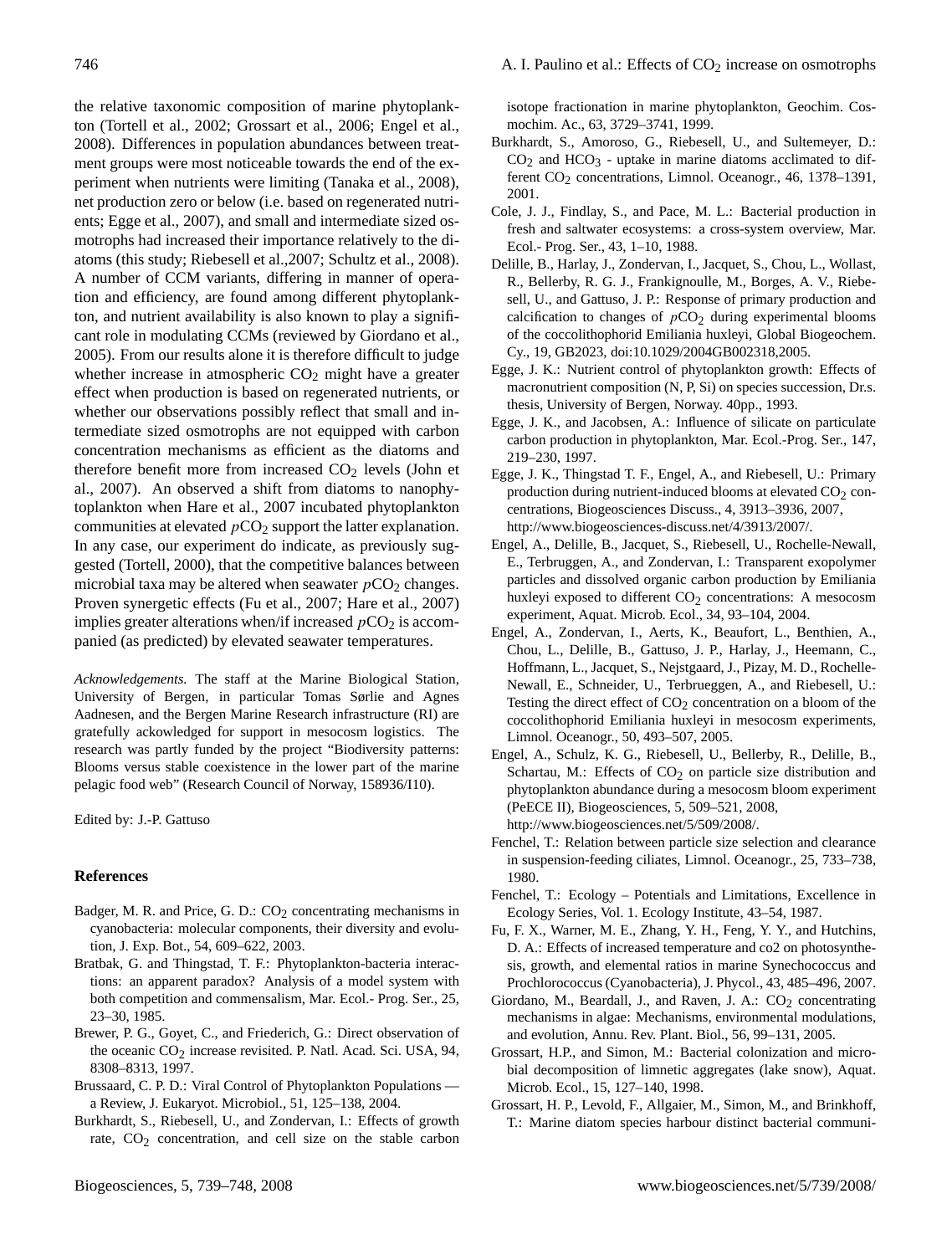ties, Environ. Microbiol., 7, 860–873, 2005.

- Grossart, H. P., Allgaier, M., Passow, U., and Riebesell, U.: Testing the effect of  $CO<sub>2</sub>$  concentration on the dynamics of marine heterotrophic bacterioplankton, Limnol Oceanogr, 51, 1–11, 2006.
- Hamm, C. E.: Architecture, ecology and biogeochemistry of phaeocystis colonies, J. Sea Res., 43, 307–315, 2000.
- Hamm, C. E. M., Merkel, R., Springer, O., Jurkojc, P., Maier, C., Prechtel, K., and Smetacek, V.: Architecture and material properties of diatom shells provide effective mechanical protection, Nature, 421, 841–843, 2003.
- Hare, C. E., Leblanc, K., DiTullio, G. R., Kudela, R. M., Zhang, Y., Lee, P. A., Riseman, S., and Hutchins, D. A.: Consequences of increased temperature and  $CO<sub>2</sub>$  for phytoplankton community structure in the Bering Sea, Mar. Ecol.-Prog. Ser., 352, 9–16, 2007.
- Hassidim, M., Keren, N., Ohad, I., Reinhold, L., and Kaplan, A.: Acclimation of Synechococcus strain WH7803 to ambient  $CO<sub>2</sub>$ concentration and to elevated light intensity, J. Phycol., 33, 811– 817, 1997.
- John, D. E., Wang, Z. A., Liu, X., Byrne, R. H., Corredor, J. E., López, J. M., Cabrera, A., Bronk, D., Tabita, F.R., and Paul, J. H.: Phytoplankton carbon fixation gene (RuBisCO) transcripts and air-sea  $CO<sub>2</sub>$  flux in the Mississippi River Plume, The ISME Journal, 1, 517–531, 2007.
- Kuenen, J. G., Boonstra, J., Scroder, H. G. J., and Veldkamp, H.: Competition for inorganic substrates among chemoorganotrophic and chemolithtrophic bacteria. Microbial Ecol., 3, 119– 130, 1977.
- Kuenzler, E. J. and Perras, J. P.: Phosphatases of marine algae, Biol. Bull., 128, 271–284, 1965.
- Larsen, J. B., Larsen, A., Thyrhaug, R., Bratbak, G., and Sandaa, R.-A.: Response of marine viral populations to a nutrient induced phytoplankton bloom at different  $pCO<sub>2</sub>$  levels, Biogeosciences, 5, 523–533, 2008,

[http://www.biogeosciences.net/5/523/2008/.](http://www.biogeosciences.net/5/523/2008/)

- Marie, D., Brussaard, C. P. D., Partensky, F., and Vaulot, D.: Enumeration of phytoplankton, bacteria, viruses in marine samples, in: Current Protocols in Cytometry, edited by: Robinson, J. P., Darzynkiewicz, Z., Dean, P. N., Orfao, A., and 4 others, John Wiley & Sons, Chichester, 11.11.1–11.11.15, 1999.
- Not, F., Massana, R., Latasa, M., Marie, D., Colson, C., Eikrem, W., Pedros-Alio, C., Vaulot, D., and Simon, N.: Late summer community composition and abundance of photosynthetic picoeukaryotes in Norwegian and Barents Seas, Limnol. Oceanogr., 50, 1677–1686, 2005.
- Pinhassi, J., Sala, M. M., Havskum, H., Peters, F., Guadayol, O., Malits, A., and Marrase, C. L.: Changes in bacterioplankton composition under different phytoplankton regimens, Appl. Environ. Microb., 70, 6753–6766, 2004.
- Pinhassi, J., Gomez-Consarnau, L., Alonso-Saez, L., Sala, M. M., Vidal, M., Pedros-Alio, C., and Gasol, J. M.: Seasonal changes in bacterioplankton nutrient limitation and their effects on bacterial community composition in the NW mediterranean sea, Aquat. Microb. Ecol., 44, 241–252, 2006.
- Raven, J. and Waite, A.: The evolution of silification in diatoms: inescapable sinking and sinking as escape, New Phytol., 162, 45– 65, 2004.
- Riebesell, U.: Effects of CO<sub>2</sub> enrichment on marine phytoplankton, J. Oceanogr., 60, 719–729, 2004.
- Riebesell, U., Revill, A. T., Holdsworth, D. G., and Volkman, J. K.: The effects of varying  $CO<sub>2</sub>$  concentration on lipid composition and carbon isotope fractionation in Emiliania huxleyi, Geochimica Et Cosmochimica Acta, 64, 4179–4192, 2000.
- Riebesell, U., Schultz, K. G., Bellerby, R. G. J., Botros, M., Fritsche, P., Meyerhöfer, M., Neill, C., Nondal, G., Oschlies, A., Wohlers, J., and Zöllner, E.: Enhanced biological carbon consumption in high  $CO<sub>2</sub>$  ocean, Nature, 450, 545–548, doi:10.1038/nature06267, 2007.
- Riegman, R., Stolte, W., Noordeloos, A. A. M., and Slezak, D.: Nutrient uptake and alkaline phosphatase (EC 3:1:3:1) activity of Emiliania huxleyi (Prymnesiophyceae) during growth under N and P limitation in continuous cultures, J. Phycol., 36, 87–96, 2000.
- Rochelle-Newall, E., Delille, B., Frankignoulle, M.., Gattuso, J.- P., Jacquet, S., Riebesell, U., Terbruggen, A., and Zondervan, I.: Chromophoric dissolved organic matter in experimental mesocosms maintained under different  $pCO<sub>2</sub>$  levels, Mar. Ecol.- Prog. Ser., 272, 25–31, 2004.
- Rost, B., Riebesell, U., Burkhardt, S., and Sultemeyer, D.: Carbon acquisition of bloom-forming marine phytoplankton, Limnol. Oceanogr., 48, 55–67, 2003.
- Sandaa, R.-A., Heldal, M., Castberg, T., Thyrhaug, R., and Bratbak., G.: Isolation and characterization of two marine viruses infecting Chrysochromulina ericina and Pyramimonas orientalis, Virology, 290, 272–280, 2001.
- Schulz, K. G. and Riebesell, U.: Build-up and decline of organic matter during PeECE III, Biogeosciences, 5, 707–718, 2008, [http://www.biogeosciences.net/5/707/2008/.](http://www.biogeosciences.net/5/707/2008/)
- Shapiro J.: Blue-green algae: Why they become dominant, Science, 179, 382–384, 1973.
- Smith, R. E. H. and Kalff, J.: Size-dependent phosphorus uptake kinetics and cell quota in phytoplankton, J. Phycol., 18, 275– 284, 1982.
- Smith, D. C., Steward, G. F., Long, R. A., and Azam, F.: Bacterial mediation of carbon fluxes during a diatom bloom in a mesocosm, Deep-Sea Res. Pt Ii, 42, 75–97, 1995.
- Sokal, R.R. and Rohlf, F.J.: Biometry, the principles and practice of statistics in biological research 3rd Ed. 7th Printing. W. H. Freeman and Company, 887 pp., 2001.
- Suttle, C. and Chan, A.: Viruses infecting the marine prymnesiophyte Chrysochromulina spp.: isolation, preliminary characterization and natural abundance. Mar. Ecol.- Prog. Ser., 118, 275– 282, 1995.
- Tanaka, T., Thingstad, T. F., Løvdal, T., Grossart, H. P., Larsen A., Schultz, K., Riebesell, U.: Availability of phosphate for phytoplankton and bacteria and of glucose for bacteria at different  $pCO<sub>2</sub>$  levels in a mesocosm study, Biogeosciences, 5, 669–678, 2008,

[http://www.biogeosciences.net/5/669/2008/.](http://www.biogeosciences.net/5/669/2008/)

- Thingstad, T. F.: A theoretical approach to structuring mechanisms in the pelagic food web, Hydrobiologia, 363, 59–72, 1998.
- Thingstad, T. F.: Elements of a theory for the mechanisms controlling abundance, diversity, and biogeochemical role of lytic bacterial viruses in aquatic systems, Limnol. Oceanogr., 45, 1320– 1328, 2000.
- Thingstad, T. F. and Lignell, R.: Theoretical models for the control of bacterial growth rate, abundance, diversity and carbon demand, Aquat. Microb. Ecol., 13, 19–27, 1997.